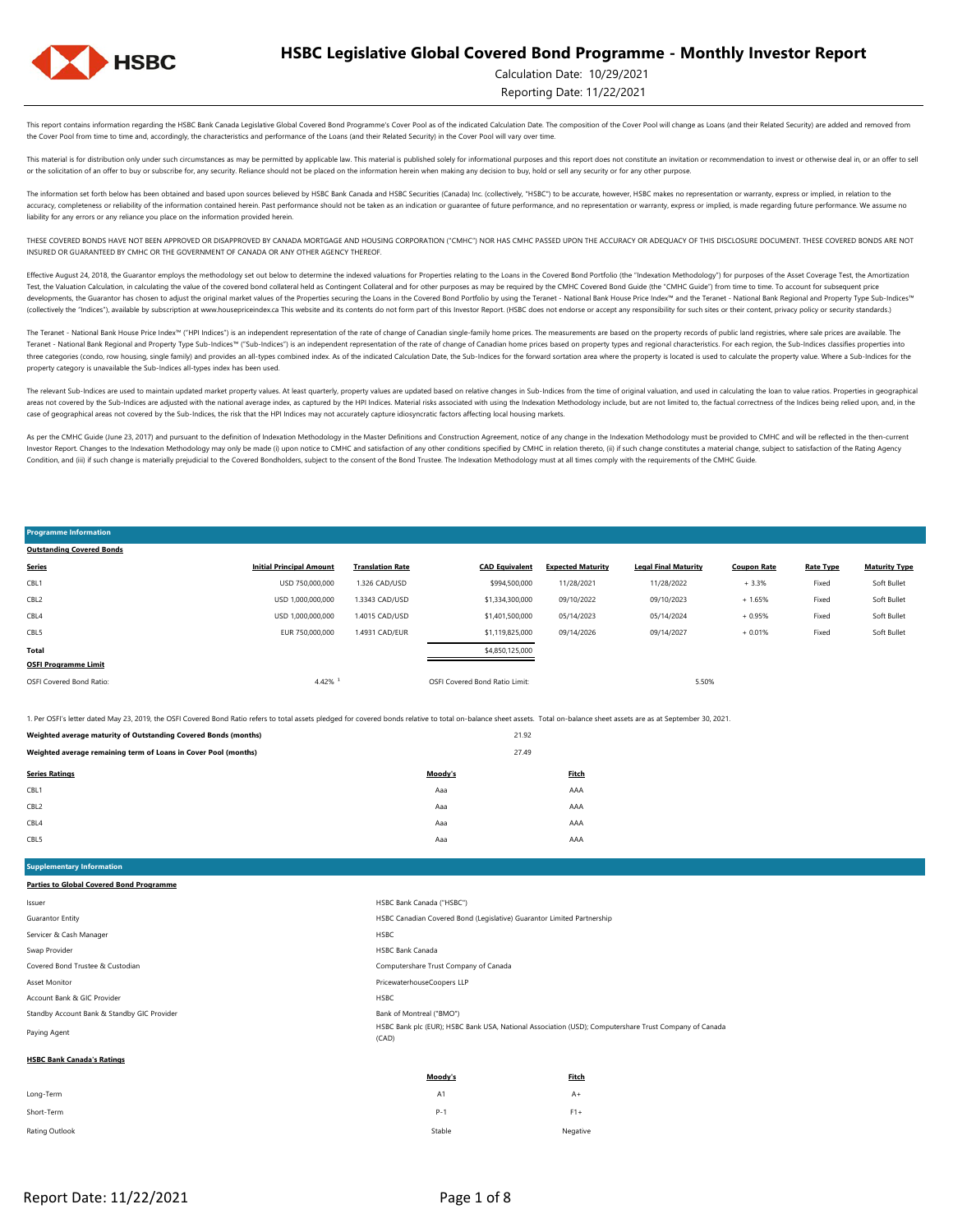

Calculation Date: 10/29/2021 Reporting Date: 11/22/2021

| Other:                                                                                                                                                                                                                                                 |                                           |                                |
|--------------------------------------------------------------------------------------------------------------------------------------------------------------------------------------------------------------------------------------------------------|-------------------------------------------|--------------------------------|
|                                                                                                                                                                                                                                                        | Moody's                                   | <b>Fitch</b>                   |
|                                                                                                                                                                                                                                                        | Counterparty Risk Assesment               | <b>Issuer Default Rating</b>   |
| Long term / short term                                                                                                                                                                                                                                 | A2(cr)/P-1(cr)                            | $A+$ /F1+                      |
|                                                                                                                                                                                                                                                        | Deposit Rating                            |                                |
| Long term / short term                                                                                                                                                                                                                                 | $A1/P-1$                                  |                                |
|                                                                                                                                                                                                                                                        |                                           |                                |
| Applicable Ratings of Standby Account Bank & Standby GIC Provider (BMO)                                                                                                                                                                                |                                           |                                |
|                                                                                                                                                                                                                                                        |                                           | <b>Fitch</b>                   |
| Long Term                                                                                                                                                                                                                                              | <b>Moody's (Deposit Rating)</b><br>Aa2    | (Issuer Default Rating)<br>AA- |
| Short Term                                                                                                                                                                                                                                             | $P - 1$                                   | $F1+$                          |
|                                                                                                                                                                                                                                                        |                                           |                                |
| <b>Description of Ratings Triggers</b>                                                                                                                                                                                                                 |                                           |                                |
| (Note: Where there are two ratings for a rating agency for a trigger, only one rating is required to be at or above one of such ratings)                                                                                                               |                                           |                                |
| A. Party Replacement                                                                                                                                                                                                                                   |                                           |                                |
| If the rating(s) of the Party falls below the level stipulated below, such party is required to be replaced or in the case of the Swap Provider:<br>(i) transfer credit support; and<br>(ii) replace itself or obtain a guarantee for its obligations. |                                           |                                |
| Role                                                                                                                                                                                                                                                   |                                           |                                |
|                                                                                                                                                                                                                                                        | Moody's                                   | Fitch                          |
| Account Bank & GIC Provider (HSBC)                                                                                                                                                                                                                     | P-1 (ST rating) or A3                     | F1 or A                        |
| Standby Account Bank & Standby GIC Provider (BMO)                                                                                                                                                                                                      | P-1 (ST rating)                           | F1 or A                        |
| Cash Manager (HSBC)                                                                                                                                                                                                                                    | $P-2$ (cr)                                | F2 or BBB+                     |
| Servicer (HSBC)                                                                                                                                                                                                                                        | Baa3                                      | F <sub>2</sub>                 |
| Interest Rate Swap Provider (HSBC)                                                                                                                                                                                                                     | $P-2$ (cr) or $A3$ (cr)                   | F2 or BBB+                     |
| Covered Bond Swap Provider (HSBC)                                                                                                                                                                                                                      | $P-2$ (cr) or $A3$ (cr)                   | F2 or BBB+                     |
| Title Holder on Mortgages (HSBC)                                                                                                                                                                                                                       | Baa1                                      | BBB+                           |
| <b>B. Specified Rating Related Action</b>                                                                                                                                                                                                              |                                           |                                |
| i. The following actions are required if the rating of the Cash Manager (HSBC)                                                                                                                                                                         |                                           |                                |
| falls below the stipulated rating:                                                                                                                                                                                                                     | Moody's                                   | <b>Fitch</b>                   |
| (a) Amounts received by the Servicer are to be deposited directly to the                                                                                                                                                                               | P-1 or A3                                 | F1 or A                        |
| GIC Account and not provided to the Cash Manager                                                                                                                                                                                                       |                                           |                                |
| (b) Amounts held by the Cash Manager belonging to the Guarantor are to be<br>deposited to the Transaction Account or the GIC Account, as applicable within 5 business days                                                                             | P-1 or A3                                 | F1 or A                        |
|                                                                                                                                                                                                                                                        |                                           |                                |
| ii. The following actions are required if the rating of the Servicer (HSBC) falls below the stipulated rating:                                                                                                                                         | Moody's                                   | Fitch                          |
| (a) Servicer is required to transfer amounts belonging to the Guarantor to the Cash Manager                                                                                                                                                            |                                           |                                |
| or the GIC Account, as applicable, within 2 business days                                                                                                                                                                                              | $P-1$ (cr)                                | F1 or A                        |
| iii. The following actions are required if the rating of the Issuer (HSBC) falls below the stipulated raitng:                                                                                                                                          |                                           |                                |
|                                                                                                                                                                                                                                                        | Moody's                                   | Fitch                          |
| (a) Repayment of the Demand Loan                                                                                                                                                                                                                       | N/A                                       | F2 or BBB+                     |
| (b) Establishment of the Reserve Fund                                                                                                                                                                                                                  | $P-1$ (cr)                                | F1 or A                        |
| (c) Fund Pre-Maturity Liquidity Required Amount on Hard Bullet Covered Bonds                                                                                                                                                                           | P-1                                       | $F1+$                          |
| iv. The following actions are required if the rating of the Issuer (HSBC) falls below the stipulated rating:                                                                                                                                           |                                           |                                |
|                                                                                                                                                                                                                                                        | Moody's                                   | Fitch                          |
| (a) The Covered Bond Swap will become effective except as otherwise<br>provided in the Covered Bond Swap Agreements                                                                                                                                    | Baa1                                      | BBB+                           |
| v. Each Swap Provider is required to transfer credit support, replace itself or obtain a guarantee of its                                                                                                                                              |                                           |                                |
| obligations if the rating of such Swap Provider falls below the specified rating:                                                                                                                                                                      |                                           |                                |
| (a) Interest Rate Swap Provider                                                                                                                                                                                                                        | Moody's                                   | Fitch                          |
| (b) Covered Bond Swap Provider                                                                                                                                                                                                                         | P-1(cr) or A2(cr)<br>$P-1$ (cr) or A2(cr) | F1 or A                        |
|                                                                                                                                                                                                                                                        |                                           | F1 or A                        |
| <b>Events of Default &amp; Triggers</b>                                                                                                                                                                                                                |                                           |                                |
| Issuer Event of Default                                                                                                                                                                                                                                |                                           | No                             |
| Guarantor LP Event of Default                                                                                                                                                                                                                          |                                           | No                             |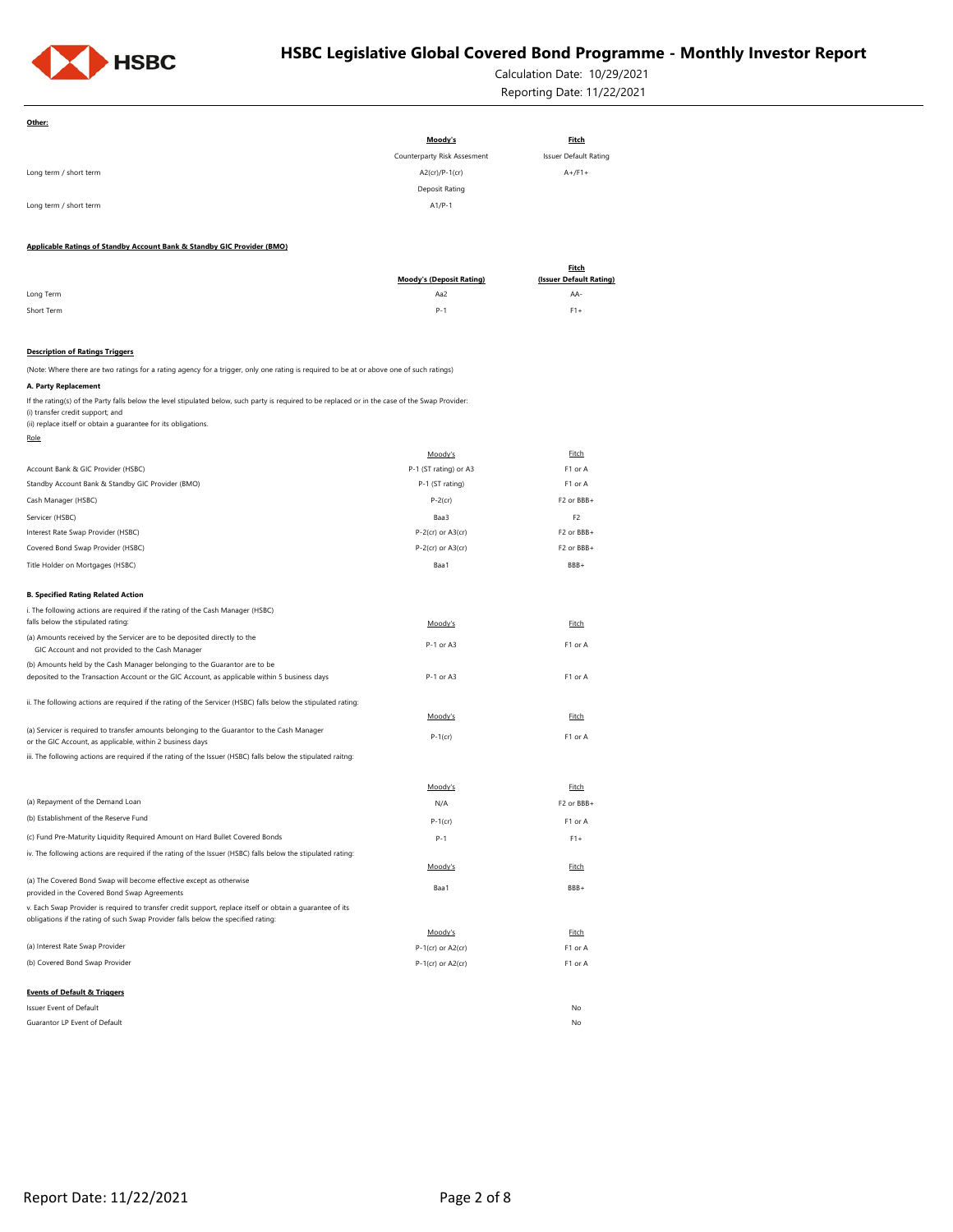

Calculation Date: 10/29/2021

Reporting Date: 11/22/2021

| <b>Asset Coverage Test</b>                                                     |                 |                                                     |  |
|--------------------------------------------------------------------------------|-----------------|-----------------------------------------------------|--|
| <b>Outstanding Covered Bonds</b>                                               | \$4,850,125,000 |                                                     |  |
| A = Lesser of (i) LTV Adjusted Loan Balance $1$ and                            | \$8,747,942,452 | A (i) \$9,666,159,447                               |  |
| (ii) Asset Percentage Adjusted Loan Balance <sup>1</sup>                       |                 | A(ii): \$8,747,942,452                              |  |
| B = Principal Receipts up to Calculation Date not otherwise applied            | \$130,655,421   | Actual Asset Percentage: 90.50%                     |  |
| $C = Cash Capital Contributions$                                               | \$0             | Maximum Asset Percentage: 90.50%                    |  |
| $D =$ Substitute Assets                                                        | \$0             | Minimum Asset Percentage: 80.00%                    |  |
| $E =$ Reserve Fund Balance                                                     | \$0             | Regulatory OC Minimum: 103.00%                      |  |
| Y = Contingent Collateral Amount                                               | \$0             | Level of Overcollateralization <sup>2</sup> 110.34% |  |
| Z = Negative Carry Factor Calculation                                          | \$0             |                                                     |  |
| <b>Adjusted Aggregate Asset Amount</b><br>$(Total: A + B + C + D + E - Y - Z)$ | \$8,878,597,874 |                                                     |  |
| <b>Asset Coverage Test</b>                                                     | PASS            |                                                     |  |

1. LTV Adjusted Loan Balance and Asset Percentage Adjusted Loan Balance are calculated per the Indexation Methodology based on the most recent property appraisal value.

2. Per Section 4.3.8 of the CMHC Guide, (A) the lesser of (i) the total amount of cover pool collateral and (ii) the amount of cover pool collateral required to collateral required to collateral required to collateralize t equivalent of the principal amount of covered bonds outstanding under the registered covered bond program.

| <b>Valuation Calculation</b>                                                                                                      |                 |                                                                   |       |
|-----------------------------------------------------------------------------------------------------------------------------------|-----------------|-------------------------------------------------------------------|-------|
| <b>Trading Value of Covered Bonds</b>                                                                                             | \$4,521,609,945 |                                                                   |       |
| $A = LTV$ Adjusted Loan Present Value $1$                                                                                         | \$9,618,822,607 | Weighted Average Effective Yield<br>of Performing Eligible Loans: | 2.11% |
| B = Principal Receipts up to Calculation Date not otherwise applied                                                               | \$130,655,421   |                                                                   |       |
| $C = Cash Capital Contributions$                                                                                                  | \$0             |                                                                   |       |
| D = Trading Value of Substitute Assets                                                                                            | \$0             |                                                                   |       |
| $E =$ Reserve Fund Balance                                                                                                        | \$0             |                                                                   |       |
| F = Trading Value of Swap Collateral                                                                                              | \$0             |                                                                   |       |
| Present Value Adjusted Aggregate Asset Amount                                                                                     |                 |                                                                   |       |
| $(Total: A + B + C + D + E + F)$                                                                                                  | \$9,749,478,028 |                                                                   |       |
| <b>Valuation Calculation</b>                                                                                                      | \$5,227,868,083 |                                                                   |       |
| 1. LTV Adjusted Loan Present Value is calculated per the Indexation Methodology based on the most recent property appraisal value |                 |                                                                   |       |

| <b>Intercompany Loan Balance</b> |                 |  |
|----------------------------------|-----------------|--|
| Guarantee Loan                   | \$5,354,083,545 |  |
| Demand Loan                      | \$4,054,380,109 |  |
| Total                            | \$9,408,463,654 |  |
|                                  |                 |  |

| <b>Cover Pool Losses</b>                           |                          |                                     |
|----------------------------------------------------|--------------------------|-------------------------------------|
| <b>Period End</b>                                  | <b>Write-off Amounts</b> | <b>Loss Percentage (Annualized)</b> |
| 10/29/21                                           |                          | 0.00%                               |
|                                                    |                          |                                     |
| <b>Cover Pool Summary Statistics</b>               |                          |                                     |
| Previous Month Ending Balance                      | \$9,801,140,131          |                                     |
| Current Month Ending Balance                       | \$9,670,484,710          |                                     |
| Number of Mortgages in Pool                        | 22,017                   |                                     |
| Average Mortgage Size                              | \$439,228                |                                     |
| Number of Properties                               | 19,855                   |                                     |
| Number of Borrowers                                | 18,787                   |                                     |
| Weighted Average Original LTV <sup>1</sup>         | 59.81%                   |                                     |
| Weighted Average Current LTV <sup>2</sup>          | 51.25%                   |                                     |
| Weighted Average Indexed Current LTV <sup>23</sup> | 39.26%                   |                                     |
| Weighted Average Authorized LTV 4                  | 63.68%                   |                                     |
| Weighted Average Indexed Authorized LTV 3 4        | 48.75%                   |                                     |
| Weighted Average Mortgage Rate                     | 2.11%                    |                                     |
| Weighted Average Seasoning (Months)                | 51.41                    |                                     |
| Weighted Average Original Term (Months)            | 78.9                     |                                     |
| Weighted Average Remaining Term (Months)           | 27.49                    |                                     |
|                                                    |                          |                                     |

1. For multi-component loans this is calculated based on all loans secured by the same property within the Cover Pool. If there is an additional advance against the property outside of the Cover Pool. If we leave the Ume t new tranche is sold into the Cover Pool based on the balances of the loans at the time of the new advance.

2. For multi-component loans this is calculated based on all loans secured by the same property within the Cover Pool

3. Indexed LTV's are calculated per the Indexation Methodology based on the most recent property appraisal value

4. For multi-component loans this is calculated based on loans which are drawn or available to be drawn secured by the same property including those compontents held outside the Cover Pool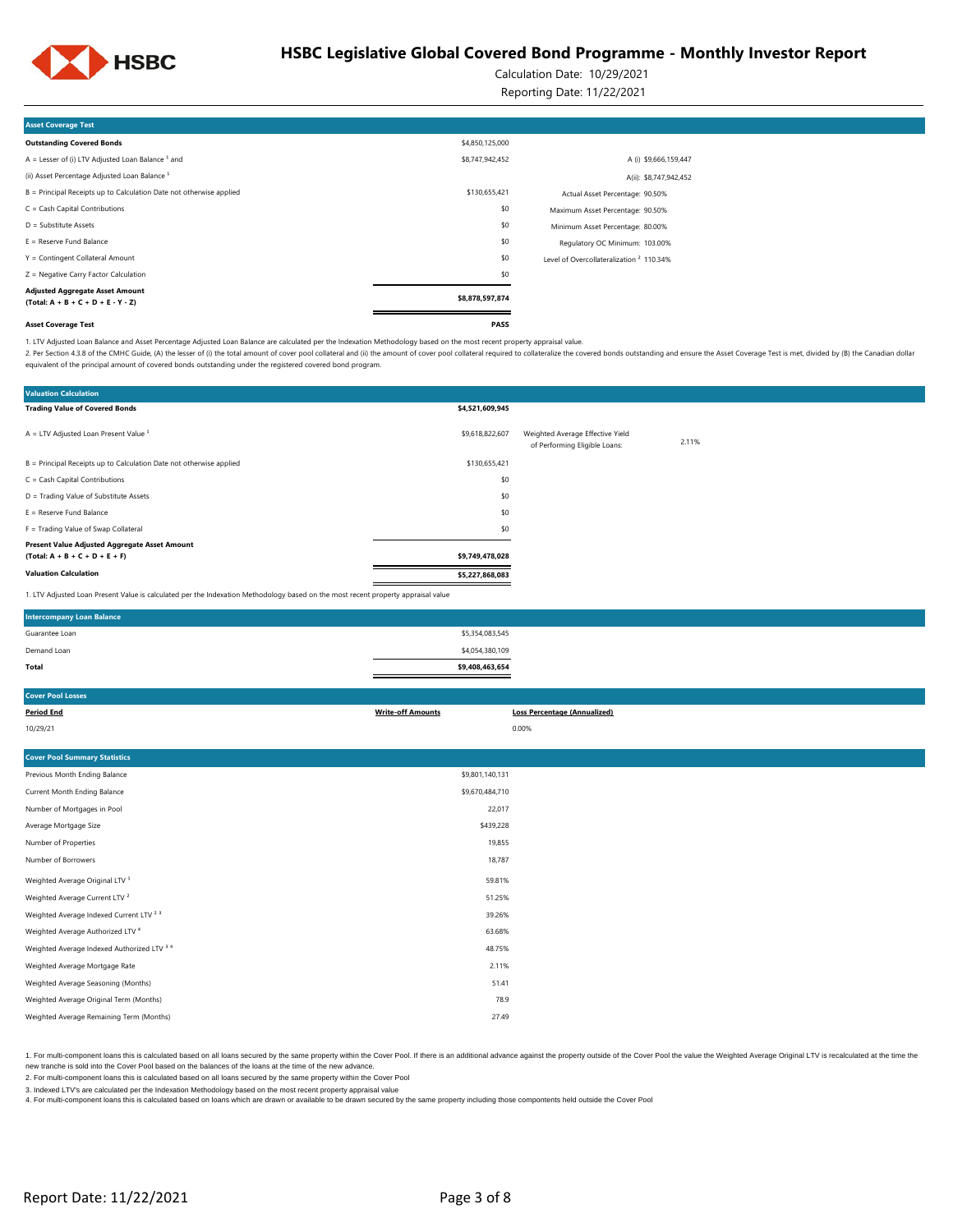

Calculation Date: 10/29/2021 Reporting Date: 11/22/2021

| <b>Cover Pool Delinquency Distribution</b> |                        |            |                          |            |
|--------------------------------------------|------------------------|------------|--------------------------|------------|
| <b>Aging Summary</b>                       | <b>Number of Loans</b> | Percentage | <b>Principal Balance</b> | Percentage |
| Current and less than 30 days past due     | 22,006                 | 99.95%     | \$9,658,086,155          | 99.87%     |
| 30 to 59 days past due                     | 4                      | 0.02%      | \$5,465,858              | 0.06%      |
| 60 to 89 days past due                     |                        | 0.00%      | \$2,682,742              | 0.03%      |
| 90 or more days past due                   | 6                      | 0.03%      | \$4,249,956              | 0.04%      |
| Total                                      | 22.017                 | 100.00%    | \$9,670,484,710          | 100.00%    |

| <b>Cover Pool Provincial Distribution</b> |                        |            |                          |            |  |  |
|-------------------------------------------|------------------------|------------|--------------------------|------------|--|--|
| Province                                  | <b>Number of Loans</b> | Percentage | <b>Principal Balance</b> | Percentage |  |  |
| British Columbia                          | 9,756                  | 44.31%     | \$4,923,604,085          | 50.91%     |  |  |
| Alberta                                   | 1,198                  | 5.44%      | \$320,217,829            | 3.31%      |  |  |
| Quebec                                    | 1,145                  | 5.20%      | \$255,870,410            | 2.65%      |  |  |
| Ontario                                   | 9,918                  | 45.05%     | \$4,170,792,386          | 43.13%     |  |  |
| Other                                     | $\mathbf 0$            | 0.00%      | \$0                      | 0.00%      |  |  |
| Total                                     | 22,017                 | 100.00%    | \$9,670,484,710          | 100.00%    |  |  |

| <b>Cover Pool Interest Rate Type Distribution</b> |                        |            |                          |            |
|---------------------------------------------------|------------------------|------------|--------------------------|------------|
| <b>Interest Rate Type</b>                         | <b>Number of Loans</b> | Percentage | <b>Principal Balance</b> | Percentage |
| Fixed                                             | 14,026                 | 63.71%     | \$5,739,077,136          | 59.35%     |
| Variable                                          | 7.991                  | 36.29%     | \$3,931,407,574          | 40.65%     |
| Total                                             | 22,017                 | 100.00%    | \$9,670,484,710          | 100.00%    |

| <b>Mortgage Asset Type Distribution</b> |                        |            |                          |            |
|-----------------------------------------|------------------------|------------|--------------------------|------------|
| <b>Asset Type</b>                       | <b>Number of Loans</b> | Percentage | <b>Principal Balance</b> | Percentage |
| Conventional Mortgage Loans             | 934                    | 4.24%      | \$337,241,316            | 3.49%      |
| Equity Power Mortgage Loans             | 21.083                 | 95.76%     | \$9.333,243,394          | 96.51%     |
| Total                                   | 22,017                 | 100.00%    | \$9,670,484,710          | 100.00%    |

| <b>Cover Pool Occupancy Type Distribution</b> |                        |            |                          |            |  |  |  |
|-----------------------------------------------|------------------------|------------|--------------------------|------------|--|--|--|
| <b>Occupancy Type</b>                         | <b>Number of Loans</b> | Percentage | <b>Principal Balance</b> | Percentage |  |  |  |
| Owner Occupied                                | 17,843                 | 81.04%     | \$8,435,367,438          | 87.23%     |  |  |  |
| Non-Owner Occupied                            | 4.174                  | 18.96%     | \$1,235,117,272          | 12.77%     |  |  |  |
| Total                                         | 22,017                 | 100.00%    | \$9,670,484,710          | 100.00%    |  |  |  |

| <b>Cover Pool Mortgage Rate Distribution</b> |                        |            |                          |            |
|----------------------------------------------|------------------------|------------|--------------------------|------------|
| Mortgage Rate (%)                            | <b>Number of Loans</b> | Percentage | <b>Principal Balance</b> | Percentage |
| 1.9999 and below                             | 9,200                  | 41.79%     | \$4,435,225,443          | 45.86%     |
| 2.0000 - 2.4999                              | 4,879                  | 22.16%     | \$2,091,649,011          | 21.63%     |
| 2.5000 - 2.9999                              | 6,640                  | 30.16%     | \$2,744,019,051          | 28.38%     |
| $3.0000 - 3.4999$                            | 998                    | 4.53%      | \$307,308,470            | 3.18%      |
| 3.5000 - 3.9999                              | 273                    | 1.24%      | \$83,199,910             | 0.86%      |
| 4.0000 - 4.4999                              | 8                      | 0.04%      | \$4,286,630              | 0.04%      |
| 4.5000 - 4.9999                              |                        | 0.00%      | \$321,305                | 0.00%      |
| $5.0000 - 5.4999$                            | $\bf 0$                | 0.00%      | \$0                      | 0.00%      |
| 5.5000 - 5.9999                              | $\bf 0$                | 0.00%      | \$0                      | 0.00%      |
| $6.0000 - 6.4999$                            | $\bf 0$                | 0.00%      | \$0                      | 0.00%      |
| 6.5000 and above                             | 18                     | 0.08%      | \$4,474,889              | 0.05%      |
| Total                                        | 22,017                 | 100.00%    | \$9,670,484,710          | 100.00%    |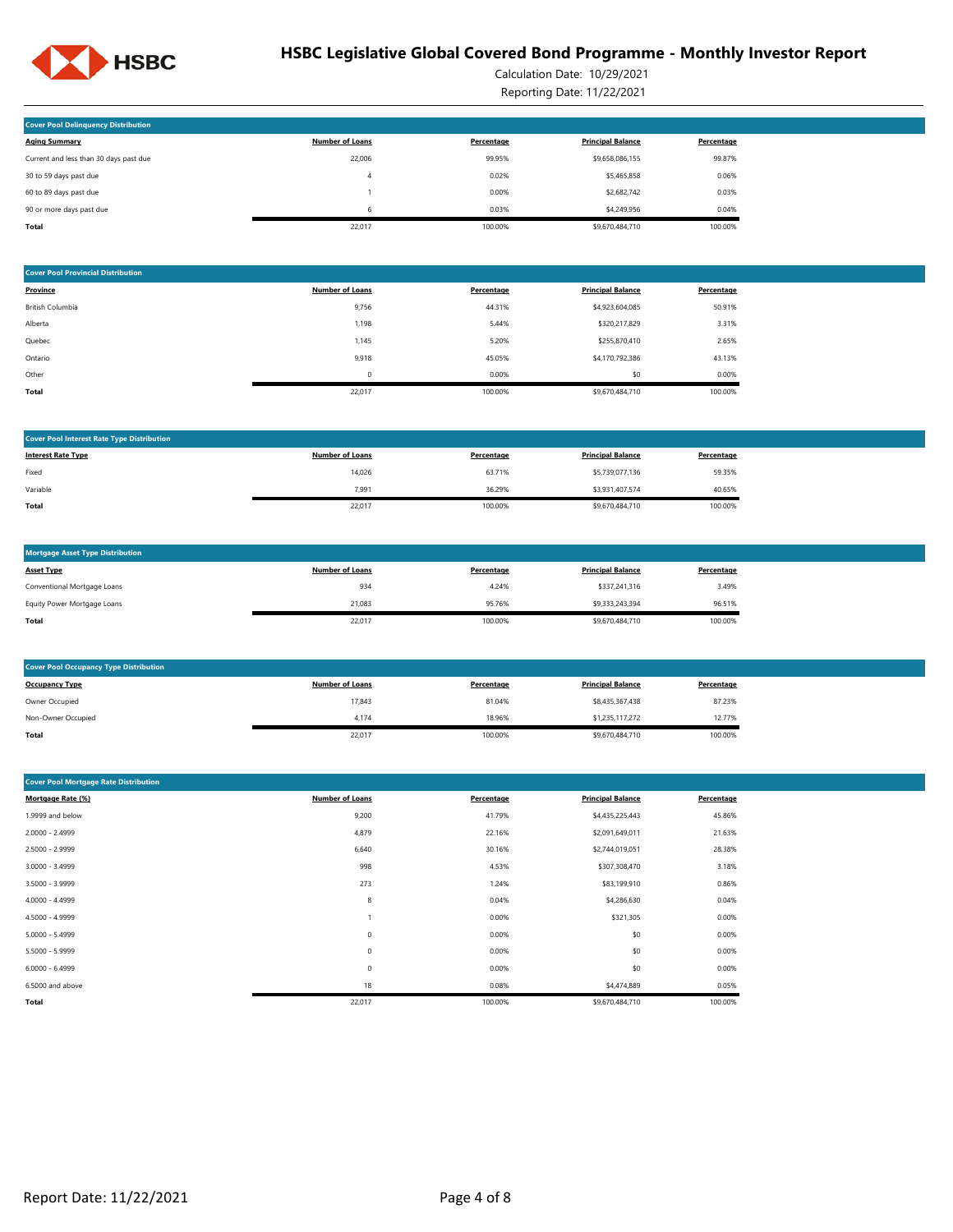

Calculation Date: 10/29/2021 Reporting Date: 11/22/2021

| <b>Cover Pool Remaining Term Distribution</b> |                        |            |                          |            |  |  |  |  |  |
|-----------------------------------------------|------------------------|------------|--------------------------|------------|--|--|--|--|--|
| <b>Remaining Term (Months)</b>                | <b>Number of Loans</b> | Percentage | <b>Principal Balance</b> | Percentage |  |  |  |  |  |
| Less than 12.00                               | 5,047                  | 22.92%     | \$2,110,126,403          | 21.82%     |  |  |  |  |  |
| $12.00 - 23.99$                               | 5,515                  | 25.05%     | \$2,490,407,301          | 25.75%     |  |  |  |  |  |
| 24.00 - 35.99                                 | 4,874                  | 22.14%     | \$2,024,193,951          | 20.93%     |  |  |  |  |  |
| $36.00 - 47.99$                               | 3,361                  | 15.27%     | \$1,532,091,432          | 15.84%     |  |  |  |  |  |
| 48.00 - 59.99                                 | 3,047                  | 13.84%     | \$1,447,998,935          | 14.97%     |  |  |  |  |  |
| $60.00 - 71.99$                               | 99                     | 0.45%      | \$38,520,954             | 0.40%      |  |  |  |  |  |
| $72.00 - 83.99$                               | 6                      | 0.03%      | \$3,729,549              | 0.04%      |  |  |  |  |  |
| 84.00 and above                               | 68                     | 0.31%      | \$23,416,185             | 0.24%      |  |  |  |  |  |
| Total                                         | 22,017                 | 100.00%    | \$9,670,484,710          | 100.00%    |  |  |  |  |  |

| <b>Cover Pool Range of Remaining Principal Balance</b> |                        |            |                          |            |
|--------------------------------------------------------|------------------------|------------|--------------------------|------------|
| <b>Range of Remaining Principal Balance</b>            | <b>Number of Loans</b> | Percentage | <b>Principal Balance</b> | Percentage |
| 99,999 and below                                       | 2,844                  | 12.92%     | \$154,915,290            | 1.60%      |
| 100,000 - 149,999                                      | 1,696                  | 7.70%      | \$212,632,405            | 2.20%      |
| 150,000 - 199,999                                      | 2,024                  | 9.19%      | \$356,132,509            | 3.68%      |
| 200,000 - 249,999                                      | 1,986                  | 9.02%      | \$446,215,005            | 4.61%      |
| 250,000 - 299,999                                      | 2,030                  | 9.22%      | \$556,146,515            | 5.75%      |
| 300,000 - 349,999                                      | 1,550                  | 7.04%      | \$503,482,536            | 5.21%      |
| 350,000 - 399,999                                      | 1,300                  | 5.90%      | \$484,861,745            | 5.01%      |
| 400,000 - 449,999                                      | 1,147                  | 5.21%      | \$488,210,807            | 5.05%      |
| 450,000 - 499,999                                      | 1,095                  | 4.97%      | \$519,033,521            | 5.37%      |
| 500,000 - 549,999                                      | 860                    | 3.91%      | \$451,277,569            | 4.67%      |
| 550,000 - 599,999                                      | 670                    | 3.04%      | \$384,450,885            | 3.98%      |
| 600,000 - 649,999                                      | 582                    | 2.64%      | \$363,778,295            | 3.76%      |
| 650,000 - 699,999                                      | 495                    | 2.25%      | \$333,720,588            | 3.45%      |
| 700,000 - 749,999                                      | 465                    | 2.11%      | \$337,301,102            | 3.49%      |
| 750,000 - 799,999                                      | 366                    | 1.66%      | \$283,242,449            | 2.93%      |
| 800,000 - 849,999                                      | 356                    | 1.62%      | \$293,274,591            | 3.03%      |
| 850,000 - 899,999                                      | 275                    | 1.25%      | \$240,386,037            | 2.49%      |
| 900,000 - 949,999                                      | 221                    | 1.00%      | \$204,506,936            | 2.11%      |
| 950,000 - 999,999                                      | 190                    | 0.86%      | \$185,080,971            | 1.91%      |
| 1,000,000 and above                                    | 1,865                  | 8.47%      | \$2,871,834,954          | 29.70%     |
| Total                                                  | 22,017                 | 100.00%    | \$9,670,484,710          | 100.00%    |

| <b>Cover Pool Property Type Distribution</b> |                        |            |                          |            |  |  |  |  |  |  |
|----------------------------------------------|------------------------|------------|--------------------------|------------|--|--|--|--|--|--|
| <b>Property Type</b>                         | <b>Number of Loans</b> | Percentage | <b>Principal Balance</b> | Percentage |  |  |  |  |  |  |
| Condominium                                  | 5,328                  | 24.20%     | \$1,542,060,177          | 15.95%     |  |  |  |  |  |  |
| Duplex                                       | 151                    | 0.69%      | \$45,892,679             | 0.47%      |  |  |  |  |  |  |
| Semi-Detached                                | 317                    | 1.44%      | \$111,296,239            | 1.15%      |  |  |  |  |  |  |
| Single Family                                | 13,736                 | 62.39%     | \$7,205,858,366          | 74.51%     |  |  |  |  |  |  |
| Townhouse                                    | 2,411                  | 10.95%     | \$746,018,551            | 7.71%      |  |  |  |  |  |  |
| Other                                        | 74                     | 0.34%      | \$19,358,698             | 0.20%      |  |  |  |  |  |  |
| Total                                        | 22,017                 | 100.00%    | \$9,670,484.710          | 100.00%    |  |  |  |  |  |  |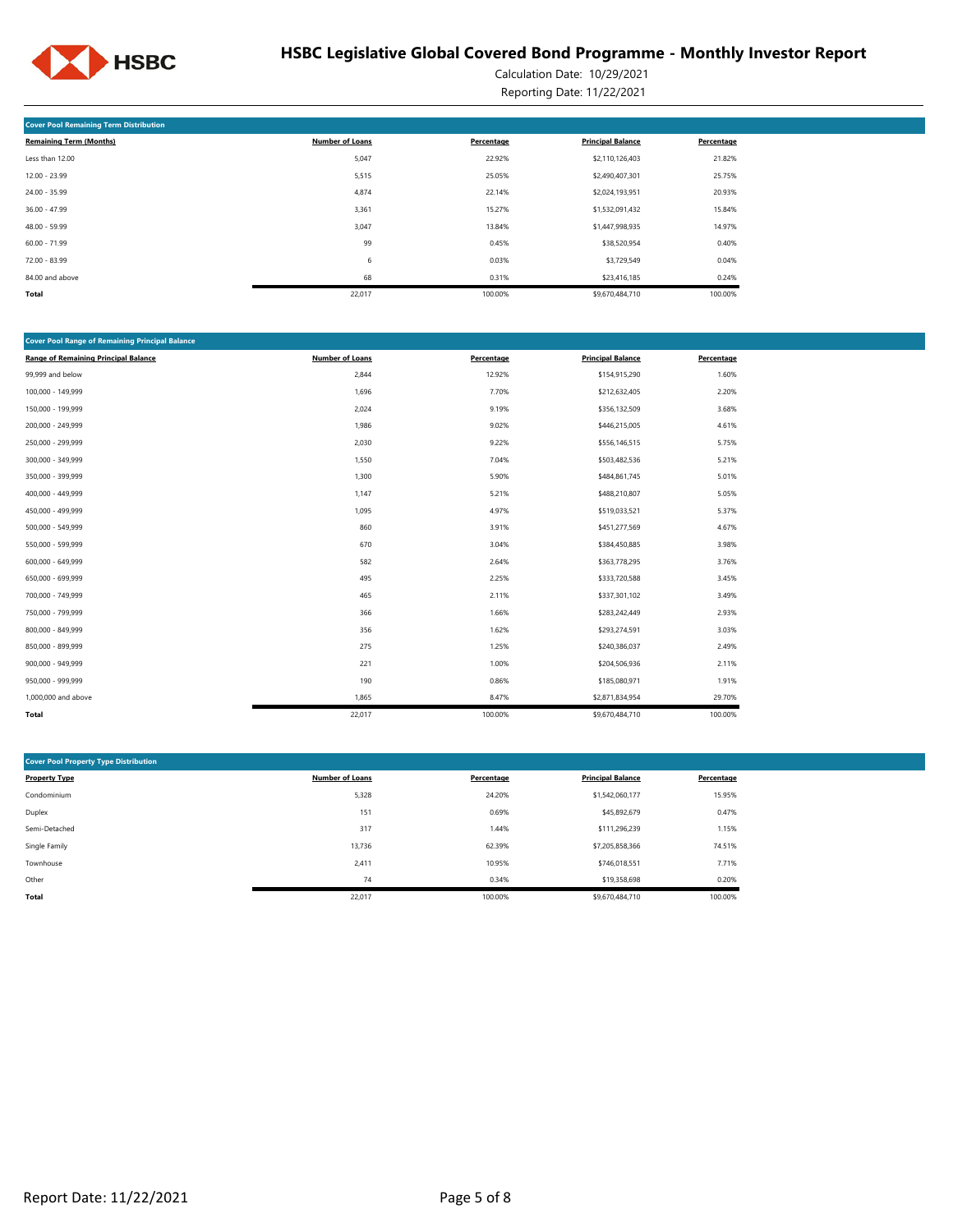

Calculation Date: 10/29/2021 Reporting Date: 11/22/2021

| Cover Pool Indexed Authorized LTV - Distribution <sup>1</sup> |                        |            |                          |            |
|---------------------------------------------------------------|------------------------|------------|--------------------------|------------|
| Indexed LTV (%)                                               | <b>Number of Loans</b> | Percentage | <b>Principal Balance</b> | Percentage |
| 20.00 and below                                               | 1,565                  | 7.11%      | \$272,634,830            | 2.82%      |
| $20.01 - 25.00$                                               | 841                    | 3.82%      | \$172,591,663            | 1.78%      |
| $25.01 - 30.00$                                               | 1,274                  | 5.79%      | \$330,690,345            | 3.42%      |
| $30.01 - 35.00$                                               | 1,825                  | 8.29%      | \$587,210,342            | 6.07%      |
| $35.01 - 40.00$                                               | 2,430                  | 11.04%     | \$977,278,628            | 10.11%     |
| $40.01 - 45.00$                                               | 2,679                  | 12.17%     | \$1,300,960,057          | 13.45%     |
| $45.01 - 50.00$                                               | 2,629                  | 11.94%     | \$1,319,163,367          | 13.64%     |
| $50.01 - 55.00$                                               | 2,554                  | 11.60%     | \$1,372,035,361          | 14.19%     |
| $55.01 - 60.00$                                               | 2,410                  | 10.95%     | \$1,402,664,170          | 14.50%     |
| $60.01 - 65.00$                                               | 1,531                  | 6.95%      | \$920,696,394            | 9.52%      |
| $65.01 - 70.00$                                               | 957                    | 4.35%      | \$507,292,790            | 5.25%      |
| $70.01 - 75.00$                                               | 651                    | 2.96%      | \$269,488,342            | 2.79%      |
| 75.01 - 80.00                                                 | 487                    | 2.21%      | \$181,491,047            | 1.88%      |
| Greater than 80.00                                            | 184                    | 0.84%      | \$56,287,373             | 0.58%      |
| Total                                                         | 22,017                 | 100.00%    | \$9,670,484,710          | 100.00%    |

| Cover Pool Indexed Current LTV - Distribution <sup>1</sup> |                 |            |                          |            |
|------------------------------------------------------------|-----------------|------------|--------------------------|------------|
| Indexed LTV (%)                                            | Number of Loans | Percentage | <b>Principal Balance</b> | Percentage |
| 20.00 and below                                            | 4,905           | 22.28%     | \$894,916,381            | 9.25%      |
| $20.01 - 25.00$                                            | 1,923           | 8.73%      | \$620,591,613            | 6.42%      |
| $25.01 - 30.00$                                            | 2,290           | 10.40%     | \$921,566,014            | 9.53%      |
| $30.01 - 35.00$                                            | 2,545           | 11.56%     | \$1,202,991,729          | 12.44%     |
| $35.01 - 40.00$                                            | 2,490           | 11.31%     | \$1,296,207,431          | 13.40%     |
| $40.01 - 45.00$                                            | 2,262           | 10.27%     | \$1,289,318,858          | 13.33%     |
| $45.01 - 50.00$                                            | 1,913           | 8.69%      | \$1,192,013,511          | 12.33%     |
| $50.01 - 55.00$                                            | 1,596           | 7.25%      | \$1,047,012,733          | 10.83%     |
| $55.01 - 60.00$                                            | 1,013           | 4.60%      | \$686,476,220            | 7.10%      |
| $60.01 - 65.00$                                            | 517             | 2.35%      | \$280,721,878            | 2.90%      |
| $65.01 - 70.00$                                            | 359             | 1.63%      | \$158,944,919            | 1.64%      |
| $70.01 - 75.00$                                            | 150             | 0.68%      | \$62,600,702             | 0.65%      |
| 75.01 - 80.00                                              | 40              | 0.18%      | \$13,041,981             | 0.13%      |
| Greater than 80.00                                         | 14              | 0.06%      | \$4,080,740              | 0.04%      |
| Total                                                      | 22,017          | 100.00%    | \$9,670,484,710          | 100.00%    |

### **Provincial Distribution by Indexed Current LTV and Aging Summary**

| <b>Days Delinquent</b> |                         |               |               |                          |                          |                 |
|------------------------|-------------------------|---------------|---------------|--------------------------|--------------------------|-----------------|
| Current-<30            |                         |               |               |                          |                          |                 |
| <b>LTV</b>             | <b>British Columbia</b> | Alberta       | Quebec        | Ontario                  | Other                    | Total           |
| < 20.00                | \$472,453,958           | \$11,717,135  | \$22,909,195  | \$387,836,094            | $\overline{\phantom{a}}$ | \$894,916,381   |
| $20.01 - 25.00$        | \$320,985,881           | \$7,160,549   | \$21,274,843  | \$270,635,250            | $\overline{\phantom{a}}$ | \$620,056,523   |
| $25.01 - 30.00$        | \$473,881,872           | \$9,354,293   | \$25,963,502  | \$411,785,406            | $\sim$                   | \$920,985,073   |
| $30.01 - 35.00$        | \$638,711,243           | \$15,264,915  | \$32,399,905  | \$516,615,667            | $\overline{\phantom{a}}$ | \$1,202,991,729 |
| $35.01 - 40.00$        | \$659,196,421           | \$19,837,937  | \$41,301,690  | \$573,595,064            |                          | \$1,293,931,111 |
| $40.01 - 45.00$        | \$664,524,265           | \$21,098,794  | \$41,309,559  | \$562,386,239            | $\overline{\phantom{a}}$ | \$1,289,318,858 |
| $45.01 - 50.00$        | \$562,225,746           | \$19,289,269  | \$30,755,623  | \$579,012,882            |                          | \$1,191,283,520 |
| $50.01 - 55.00$        | \$495,007,641           | \$32,051,776  | \$16,568,857  | \$498,501,650            |                          | \$1,042,129,924 |
| $55.01 - 60.00$        | \$369,913,628           | \$42,568,676  | \$11,967,001  | \$261,636,817            | $\overline{\phantom{a}}$ | \$686,086,122   |
| $60.01 - 65.00$        | \$147,393,613           | \$40,603,072  | \$10,081,241  | \$80,409,535             |                          | \$278,487,461   |
| $65.01 - 70.00$        | \$77,185,846            | \$57,698,145  | \$1,172,120   | \$22,888,808             |                          | \$158,944,919   |
| $70.01 - 75.00$        | \$26,827,302            | \$31,866,021  | ٠             | \$3,138,490              | $\overline{\phantom{a}}$ | \$61,831,813    |
| 75.01 - 80.00          | \$4,679,853             | \$8,362,128   | ٠             | $\overline{\phantom{a}}$ | $\overline{\phantom{a}}$ | \$13,041,981    |
| >80.00                 |                         | \$3,345,120   | \$166,875     | \$568,745                |                          | \$4,080,740     |
| Total                  | \$4,912,987,269         | \$320,217,829 | \$255,870,410 | \$4,169,010,647          |                          | \$9,658,086,155 |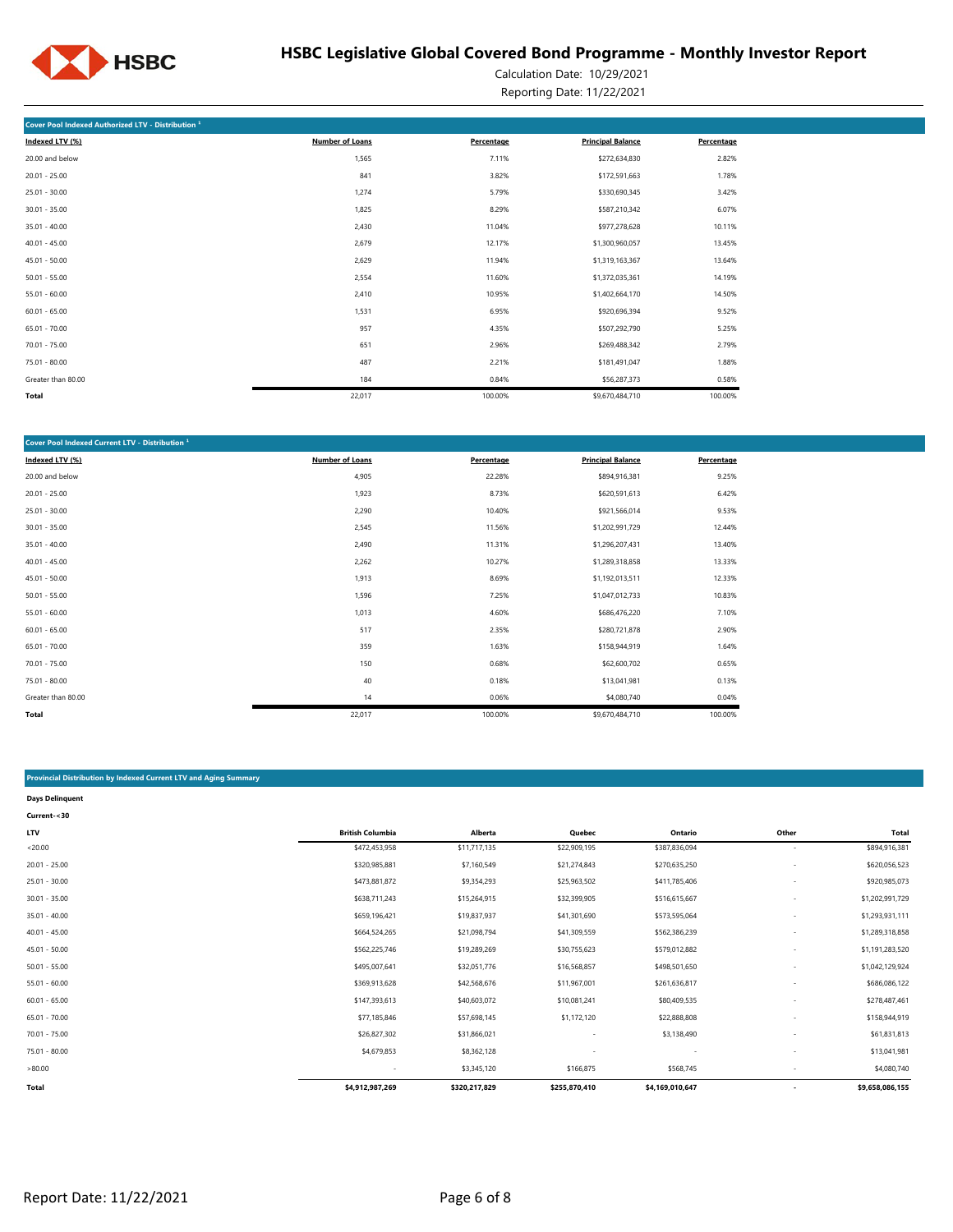

Calculation Date: 10/29/2021 Reporting Date: 11/22/2021

**Days Delinquent**

| $30 - 60$       |                          |                          |                          |           |                          |             |
|-----------------|--------------------------|--------------------------|--------------------------|-----------|--------------------------|-------------|
| LTV             | <b>British Columbia</b>  | Alberta                  | Quebec                   | Ontario   | Other                    | Total       |
| <20.00          | $\sim$                   | $\sim$                   | $\sim$                   | $\sim$    | $\sim$                   | $\sim$      |
| $20.01 - 25.00$ | $\sim$                   | $\overline{\phantom{a}}$ | $\sim$                   | \$535,090 | $\overline{\phantom{a}}$ | \$535,090   |
| $25.01 - 30.00$ | $\sim$                   | $\sim$                   | $\sim$                   | $\sim$    | $\overline{\phantom{a}}$ | $\sim$      |
| $30.01 - 35.00$ | $\overline{\phantom{a}}$ | $\overline{\phantom{a}}$ | $\sim$                   | $\sim$    | $\overline{\phantom{a}}$ | $\sim$      |
| $35.01 - 40.00$ | \$2,000,710              | $\overline{\phantom{a}}$ | $\sim$                   | ٠         | $\sim$                   | \$2,000,710 |
| $40.01 - 45.00$ | $\overline{a}$           | $\overline{\phantom{a}}$ | $\sim$                   | $\sim$    | $\overline{\phantom{a}}$ | $\sim$      |
| $45.01 - 50.00$ | \$729,991                | ٠                        | $\sim$                   | $\sim$    | $\overline{\phantom{a}}$ | \$729,991   |
| $50.01 - 55.00$ | \$2,200,067              | $\overline{\phantom{a}}$ | $\sim$                   | $\sim$    | $\sim$                   | \$2,200,067 |
| $55.01 - 60.00$ | $\sim$                   | $\overline{\phantom{a}}$ | $\sim$                   | ٠         | $\sim$                   | $\sim$      |
| $60.01 - 65.00$ | $\overline{\phantom{a}}$ | $\overline{\phantom{a}}$ | $\sim$                   | $\sim$    | $\overline{\phantom{a}}$ | $\sim$      |
| $65.01 - 70.00$ | $\sim$                   | $\overline{\phantom{a}}$ | $\sim$                   | $\sim$    | $\overline{\phantom{a}}$ | $\sim$      |
| $70.01 - 75.00$ |                          | ٠                        | ٠                        | ٠         | ٠                        | $\sim$      |
| $75.01 - 80.00$ | $\sim$                   | $\sim$                   | $\sim$                   | $\sim$    | $\overline{\phantom{a}}$ | $\sim$      |
| >80.00          | $\sim$                   | $\overline{\phantom{a}}$ | $\overline{\phantom{a}}$ | $\sim$    | $\overline{\phantom{a}}$ | $\sim$      |
| Total           | \$4,930,768              | $\overline{\phantom{a}}$ | $\overline{\phantom{a}}$ | \$535,090 | $\overline{\phantom{a}}$ | \$5,465,858 |

### **Days Delinquent**

| $60 - 90$       |                          |                          |                          |         |                          |              |
|-----------------|--------------------------|--------------------------|--------------------------|---------|--------------------------|--------------|
| LTV             | <b>British Columbia</b>  | Alberta                  | Quebec                   | Ontario | Other                    | <b>Total</b> |
| < 20.00         | $\sim$                   | $\sim$                   | $\sim$                   | $\sim$  | $\sim$                   | $\sim$       |
| $20.01 - 25.00$ | $\overline{\phantom{a}}$ | $\sim$                   | $\sim$                   | $\sim$  | $\overline{\phantom{a}}$ | $\sim$       |
| $25.01 - 30.00$ | $\sim$                   | $\sim$                   | $\sim$                   | $\sim$  | $\sim$                   | $\sim$       |
| $30.01 - 35.00$ | $\overline{\phantom{a}}$ |                          | $\sim$                   | ٠       | ٠                        | $\sim$       |
| $35.01 - 40.00$ | $\overline{\phantom{a}}$ | $\sim$                   | $\sim$                   | $\sim$  | $\overline{\phantom{a}}$ | $\sim$       |
| $40.01 - 45.00$ | $\sim$                   | $\sim$                   | $\sim$                   | $\sim$  | $\sim$                   | $\sim$       |
| $45.01 - 50.00$ | $\overline{\phantom{a}}$ | $\sim$                   | $\sim$                   | $\sim$  | $\overline{\phantom{a}}$ | $\sim$       |
| $50.01 - 55.00$ | \$2,682,742              | $\sim$                   | $\sim$                   | $\sim$  | $\overline{\phantom{a}}$ | \$2,682,742  |
| $55.01 - 60.00$ | $\sim$                   | $\sim$                   | $\sim$                   | $\sim$  | $\overline{\phantom{a}}$ | $\sim$       |
| $60.01 - 65.00$ | $\overline{\phantom{a}}$ |                          | $\overline{\phantom{a}}$ |         | $\overline{\phantom{a}}$ | $\sim$       |
| $65.01 - 70.00$ | $\sim$                   | $\sim$                   | $\sim$                   | $\sim$  | $\sim$                   | $\sim$       |
| $70.01 - 75.00$ | $\sim$                   | $\overline{a}$           | $\sim$                   | $\sim$  | $\overline{\phantom{a}}$ | $\sim$       |
| 75.01 - 80.00   | $\overline{\phantom{a}}$ | $\sim$                   | $\sim$                   | $\sim$  | $\overline{\phantom{a}}$ | $\sim$       |
| >80.00          | $\sim$                   | $\sim$                   | $\sim$                   | $\sim$  | $\sim$                   | $\sim$       |
| Total           | \$2,682,742              | $\overline{\phantom{a}}$ | $\overline{\phantom{a}}$ | $\sim$  | $\overline{\phantom{a}}$ | \$2,682,742  |

### **Days Delinquent**

| <b>British Columbia</b><br>$\sim$<br>٠<br>۰<br>$\overline{\phantom{a}}$ | Alberta<br>$\sim$<br><b>.</b><br>$\overline{\phantom{a}}$<br>$\overline{\phantom{a}}$ | Quebec<br>$\sim$<br>$\overline{\phantom{a}}$<br>$\overline{\phantom{a}}$<br>$\overline{\phantom{a}}$ | Ontario<br>$\sim$<br>$\sim$<br>\$580,942<br>$\sim$ | Other<br>$\sim$<br>$\overline{\phantom{a}}$<br>$\sim$ | Total<br>$\sim$<br>$\sim$<br>\$580,942 |
|-------------------------------------------------------------------------|---------------------------------------------------------------------------------------|------------------------------------------------------------------------------------------------------|----------------------------------------------------|-------------------------------------------------------|----------------------------------------|
|                                                                         |                                                                                       |                                                                                                      |                                                    |                                                       |                                        |
|                                                                         |                                                                                       |                                                                                                      |                                                    |                                                       |                                        |
|                                                                         |                                                                                       |                                                                                                      |                                                    |                                                       |                                        |
|                                                                         |                                                                                       |                                                                                                      |                                                    |                                                       |                                        |
|                                                                         |                                                                                       |                                                                                                      |                                                    |                                                       | $\sim$                                 |
|                                                                         |                                                                                       | $\overline{\phantom{a}}$                                                                             | \$275,610                                          | $\overline{\phantom{a}}$                              | \$275,610                              |
|                                                                         |                                                                                       | $\overline{\phantom{a}}$                                                                             | $\sim$                                             |                                                       | $\sim$                                 |
| ۰                                                                       | $\overline{\phantom{a}}$                                                              | $\overline{\phantom{a}}$                                                                             | ۰.                                                 |                                                       | $\sim$                                 |
| $\sim$                                                                  | $\overline{\phantom{a}}$                                                              | $\overline{\phantom{a}}$                                                                             | ×.                                                 | $\sim$                                                | $\sim$                                 |
| $\sim$                                                                  | $\sim$                                                                                | $\overline{\phantom{a}}$                                                                             | \$390,098                                          | $\sim$                                                | \$390,098                              |
| \$2,234,417                                                             |                                                                                       | $\overline{\phantom{a}}$                                                                             | $\sim$                                             |                                                       | \$2,234,417                            |
| $\sim$                                                                  | $\overline{\phantom{a}}$                                                              | $\overline{\phantom{a}}$                                                                             | $\overline{\phantom{a}}$                           | $\overline{\phantom{a}}$                              | $\sim$                                 |
| \$768,889                                                               | $\overline{\phantom{a}}$                                                              | $\overline{\phantom{a}}$                                                                             | $\sim$                                             | $\sim$                                                | \$768,889                              |
| $\sim$                                                                  | $\overline{\phantom{a}}$                                                              | $\overline{\phantom{a}}$                                                                             | $\sim$                                             | $\sim$                                                | $\sim$                                 |
| $\sim$                                                                  | $\overline{\phantom{a}}$                                                              | $\overline{\phantom{a}}$                                                                             | $\overline{\phantom{a}}$                           | $\sim$                                                | $\sim$                                 |
| \$3,003,306                                                             | $\overline{\phantom{a}}$                                                              | $\overline{\phantom{a}}$                                                                             | \$1,246,650                                        | $\overline{\phantom{a}}$                              | \$4,249,956                            |
|                                                                         |                                                                                       |                                                                                                      |                                                    |                                                       | \$9,670,484,710                        |
|                                                                         | \$4,923,604,085                                                                       | \$320,217,829                                                                                        | \$255,870,410                                      | \$4,170,792,386                                       | $\overline{\phantom{a}}$               |